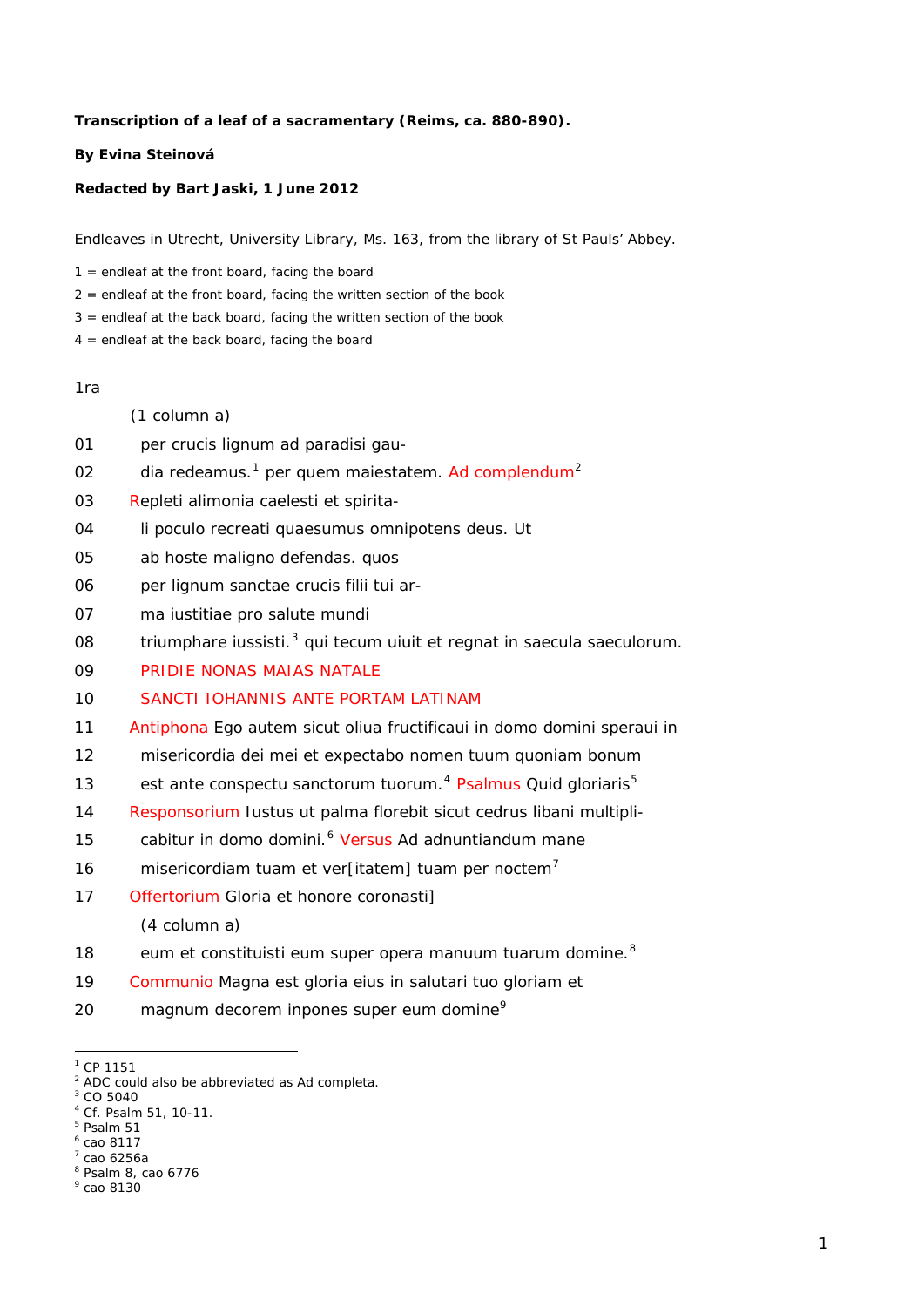- 21 D*eu*s qui conspicis quia nos undiq*ue*
- 22 mala n*ost*ra perturbant. pres-
- 23 ta q*uaesumu*s ut beati Iohannis ap*osto*li tui
- 24 intercessio gloriosa nos prote-
- 25 gat.[10](#page-1-0) per d*omi*n*u*m *nostrum*. Sup*er* obl*ata*
- 26 Muneribus n*ost*ris q*uaesumu*s d*omi*ne p*re*cibusq*ue*
- 27 susceptis. et caelestibus nos
- 28 munda mysteriis *et* clementer
- 29 exaudi.[11](#page-1-1) p*er* d*omi*n*u*m *nostrum.* Ad c*omplendum*
- 30 Refecti d*omi*ne pane caelesti. ad ui-
- 31 tam q*uaesumu*s nutriamur a*et*erna*m*. [12](#page-1-2) p*er dominum nostrum*.

### 1rb

- (1 column b)
- 01 VI ID*VS* MAI*AS* NAT*A*L*E* S*AN*C*T*ORV*M* GO[R]
- 02 DIANI ATQ*VE* EPIMACHI
- 03 A*ntiphona* S*an*c*t*i tui d*omi*ne benedicent te gloria*m* regni tui dicent all*eluia*[13](#page-1-3)
- 04 Al*leluia* S*an*c*t*i tui d*omi*ne benedicent te gloriam regni tui dicent.[14](#page-1-4)
- 05 Of*fertorium* Mirabilis d*eu*s in s*an*c*t*is suis d*eu*s Isr*ae*l ipse dabit uirtute*m et* fort[i]
- 06 tudine*m* plebis suae benedictus d*eu*s.[15](#page-1-5) V*ersus* Exsurgat d*eu*s *et*
- 07 dissipentur inimici eius *et* fugiant qui oderunt eum
- 08 a facie eius.[16](#page-1-6) V*ersus* Pereant peccatores a facie d*e*i iusti
- 09 epulentur exultent in conspectu d*e*i *et* delectentur
- 10 in la*et*itia.[17](#page-1-7) Co*mmunio* Iustoru*m* animae.[18](#page-1-8)
- 11 Da q*uaesumu*s om*ni*p*oten*s d*eu*s. Ut qui beatorum
- 12 martyrum Gordiani atque
- 13 Epimachi sollemnia colimus.
- 14 eorum apud te intercessionib*us*
- 15 adiuuemur.[19](#page-1-9) p*er* d*ominum nostrum.* Super ob[l*ata*]
- 16 Hostias tibi d*omi*ne beatorum [mart-
- [17 yrum] G[ordiani atque Epimachi]
	- (4 column b)

- 
- <span id="page-1-4"></span><span id="page-1-3"></span>

<span id="page-1-8"></span>

<span id="page-1-9"></span>

<span id="page-1-0"></span><sup>&</sup>lt;sup>10</sup> CO 1500

<span id="page-1-2"></span><span id="page-1-1"></span>

<span id="page-1-6"></span><span id="page-1-5"></span>

<sup>&</sup>lt;sup>11</sup> CO 3511E<br><sup>12</sup> CO 5001B<br><sup>13</sup> cao 7591<br><sup>15</sup> cao 7591<br><sup>15</sup> cao 7157 and 7157a<br><sup>16</sup> can 0067 (København (Copenhagen), Det kongelige Bibliotek Slotsholmen, Gl. Kgl. Samling, 3449); far 0209 (Firenze (Florence), Arcivescovado - Biblioteca, s.c.).

<span id="page-1-7"></span> $^{17}$  Cf. cao 6703c<br><sup>18</sup> cao 8114, cao 6013a<br><sup>19</sup> CO 1025B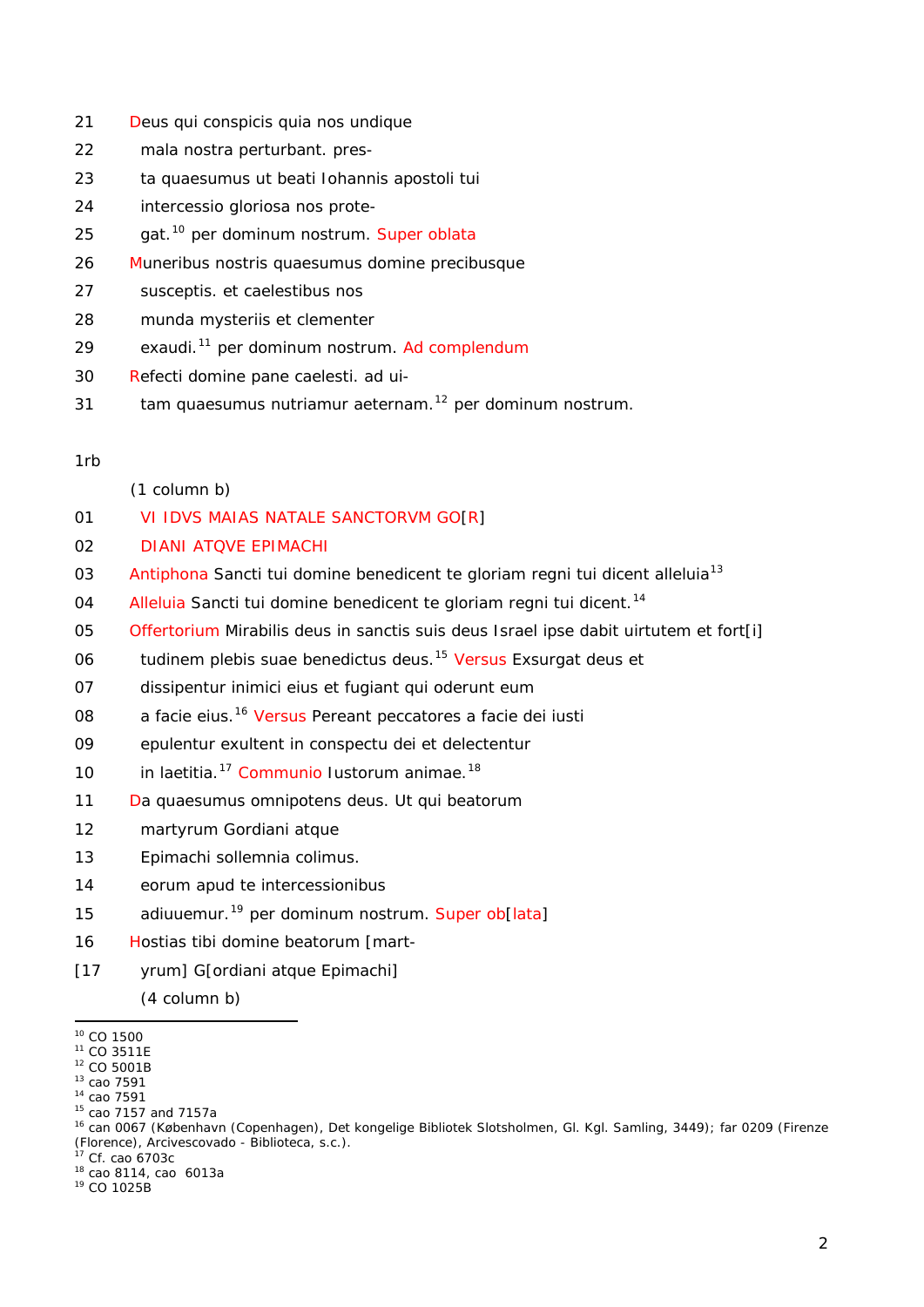18 dicatas meritis benign[us ad-]

- 19 sume. et ad perpetu[um nobis]
- 20 tribue prouenire subsid[ium.[20](#page-2-0) p*er dominum nostrum*.]
- 21 Q*uaesumu*s om*ni*p*oten*s d*eu*s ut qui caelestia [Ad c*omplendum*]
- 22 alimenta percepimus. i[nter]
- 23 cedentibus s*an*c*t*is tuis Gord[iano]
- 24 atq*ue* Epimacho. p*er* haec [con-]
- 25 tra omnia adversa mu[nia-]
- 26 mur.[21](#page-2-1) p*er* d*omi*n*u*m n*ost*r*u*m.
- 27 IIII ID*VS* MAI*AS* NAT*A*L*E* S*AN*C*T*ORV*M* N[EREI]

# 28 ACHILLEI ET PANCRAT[II]

- 29 A*ntiphona* Ecce oculi d*omi*ni super timentes eu*m* sperantes in [misericor-]
- 30 dia eius al*leluia* ut eripiat a morte animas eoru*m* [quoniam adiu-]
- 31 tor *et* protector noster est.[22](#page-2-2) all*eluia* Ps*a*l*mus* Exu[ltate][23](#page-2-3)

1va

(2 column a)

01 [Al*leluia* Iust]i epulentur<sup>[24](#page-2-4)</sup> ut supra<sup>[25](#page-2-5)</sup> Offertorium Confitebuntur caeli<sup>[26](#page-2-6)</sup> require cap*itulam*.

- 02 **[Communio Galudete iusti.<sup>27</sup> Ut supra<sup>28</sup>**
- 03 [Se]mper nos domine martyrum tuorum.
- 04 [N]erei. Achillei. et Pancratii
- 05 foueat q*uaesumu*s beata sollemnitas. et
- 06 tuo dignos reddat obsequio.<sup>29</sup> p*er* d*ominum nostrum.*
- 07 [San]c*t*orum tuorum domine Super oblata
- 08 Nerei. Achillei et Pancratii tibi

-

<span id="page-2-5"></span>

<span id="page-2-1"></span>

<span id="page-2-2"></span>

<span id="page-2-4"></span><span id="page-2-3"></span>

<span id="page-2-0"></span><sup>&</sup>lt;sup>20</sup> CO 3005aE<br>
<sup>21</sup> CO 4903C<br>
<sup>22</sup> Cf. Psalm 32, 18-20.<br>
<sup>23</sup> Psalm 32<br>
<sup>24</sup> cao 6703a<br>
<sup>25</sup> Refers to a service not featured in this fragment. With a high probability this would be one of the services for a cluster of early martyrs, such as St. Tiburtius and Valerianus (April 14<sup>th</sup>) or St. Primus and Felician (June 9<sup>th</sup>), which often share their service items; see Franz Karl Prassl, Nova et vetera. Zum Salzburger Liber Ordinarius und seinen Kontexten', in U. Mosche et al. (eds), *Annäherungen: Festschrift für Jürg Stenzl zum 65. Geburtstag* (Saarbrücken, 2007) 53-69: 57. The same item would feature also in *de plurimoribus martyribus*; see Viacheslav Kartsovnik, '*Liber ecclesiae Hamburgensis*: ein Votivmissale des frühen Mittelalters (Rom, Biblioteca Vallicelliana, Cod. B 141)', in Hans Joachim Marx (ed.), *Beiträge zur Musikgeschichte Hamburgs vom Mittelalter bis in die Neuzeit* (Frankfurt am Mainz, 2001) 9-30: 26.

<span id="page-2-6"></span><sup>26</sup> gra0627 (Graz, Universitätsbibliothek 30); F-Pn lat. 1090 (Paris, Bibliothèque nationale de France - Département de la Musique, lat. 1090); Rouen, Bibliothèque municipale, 248.<br><sup>27</sup> cao 6766

<sup>&</sup>lt;sup>28</sup> Refers to a service not appearing in this fragment. With a high probability this would be one of the services for a cluster of early martyrs, such as St. Tiburtius and Valerianus (April 14th) or St. Timotheus and Simphorianus (August 22<sup>nd</sup>), which often share their service items; see Prassl, op. cit., 68. The same item would also feature also in the service *unius martyris*; see Kartsovnik, op. cit., 25.<br><sup>29</sup> CO 5465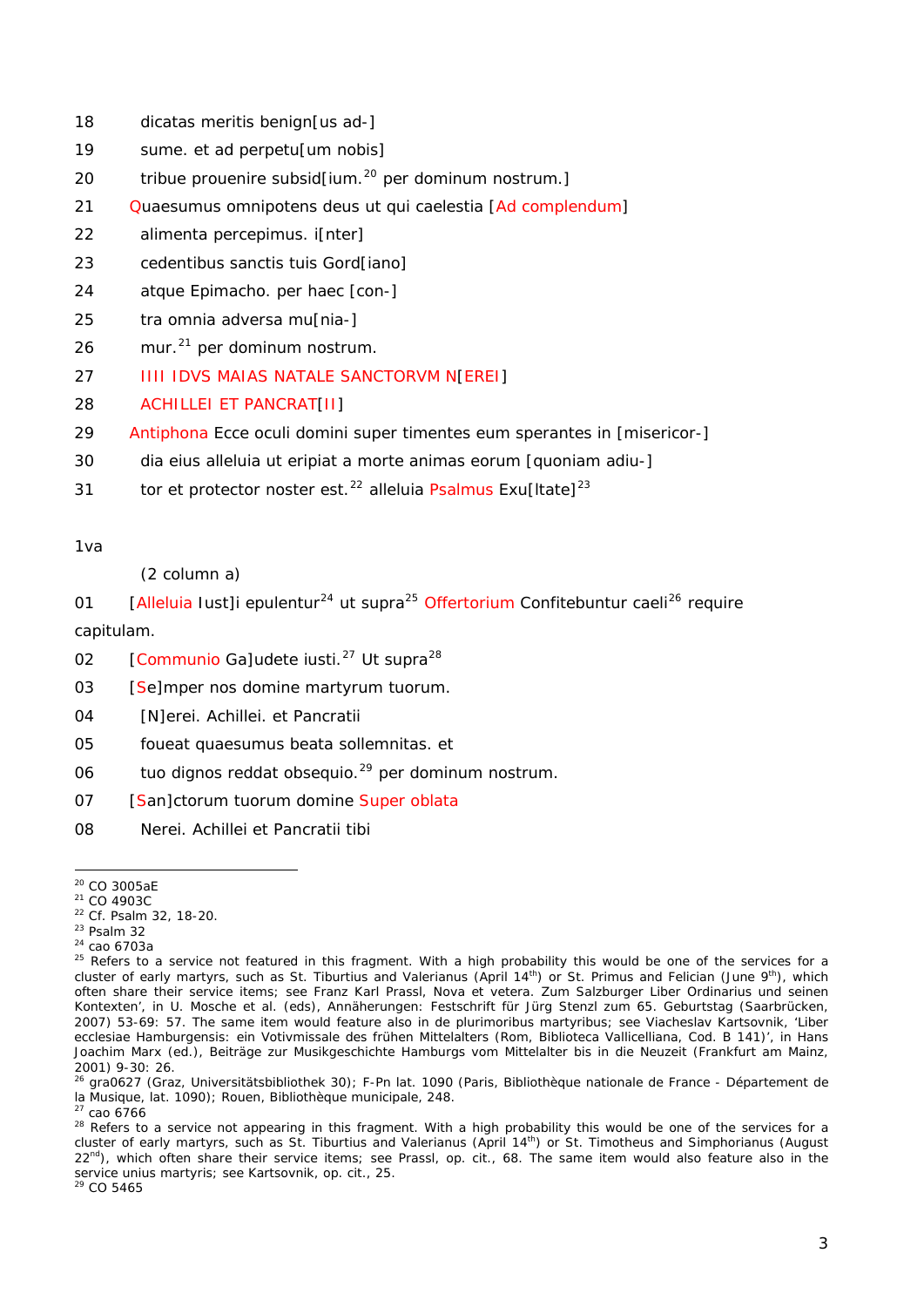| 09   | grata confessio. et munera                                          |
|------|---------------------------------------------------------------------|
| 10   | nostra commendent. et tuam nobis                                    |
| 11   | indulgentiam semper implo-                                          |
| 12   | rent. <sup>30</sup> per d <i>ominum nostrum</i> . Praefatio         |
| 13   | Usque <sup>31</sup> aeterne deus quoniam a te constan-              |
| 14   | tiam fides. a te uirtutem sumit                                     |
| 15   | infirmitas. et quicquid in per-                                     |
| 16   | [secutioni]bus s[a]euum est[. quicq]uid                             |
| [17] | in morte terribile. nominis tui fa-]                                |
|      | (3 column a)                                                        |
| 18   | [cis c]onfess[i]one superari. Un-                                   |
| 19   | [de bene]dicimus te domine in operi-                                |
| 20   | [bus tu]is. teque in sanctorum tuorum                               |
| 21   | [Nere]i Achillei et Pancratii                                       |
| 22   | [prof]ectione laudamus. <sup>32</sup> per Christum dominum nostrum. |
| 23   | [Quaesumus domine] ut beatorum Ad complendum                        |
| 24   | [mar]tyrum tuorum Nerei Achillei                                    |
| 25   | [Pa]ncratii deprecationibus sa-                                     |
| 26   | [cram]enta tua sancta quae sumpsimus.                               |
| 27   | [ad tu]ae nobis proficiant pla-                                     |
| 28   | [catio]nis augmentum. <sup>33</sup> per dominum nostrum.            |
| 29   | [III IDVS] MAIAS DEDICATIO ECCLESIAE                                |
| 30   | [SANCTAE] MARIAE AD MARTYRES                                        |

1 [A*ntiphona* Terribili]s est locus iste hic domus d*e*i est *et* porta caeli *et* uo- 31

1vb

- (2 column b)
- 01 cabitur aula deus.<sup>34</sup> Psalmus Dominus regnauit decorem.<sup>35</sup> Responsorium Locus
- 02 iste a deo factus est. inestimabile sacramentum inreprehen-
- 03 sibilis est. V*ersus* D*eu*s cui adstat angelorum chorus ex-
- 04 audi p*re*ces seruoru*m* tuoru*m*. All*eluia* Adorabo ad te*m*plu*m*
- 05 sanctum tuum et confitebor nomini tuo.<sup>36</sup> Offertorium Domine deus

1

<sup>&</sup>lt;sup>30</sup> CO 5430A

<span id="page-3-0"></span><sup>&</sup>lt;sup>30</sup> CO 5430A<br><sup>31</sup> Unusual, given that this preface starts with the abbreviation UD, i.e. *Vere dignum*, in other manuscripts. The letters given here are clearly visible in the fragment and an additional letter is missing in the margin. 32 CP 1360. See also Jean Deshusses, *La sacramentaire Grégorien. Ses principales formes d'après les plus anciens* **32** CP 1

Vere dignum per Christum dominum nostrum is changed into Vere dignum usque dominum nostrum, see the variants in ibid., 529 §1607, 530 §1609, 531 §1613, 532 §1615, etc. This may have caused the confusion. *manuscrits* I: le sacramentaire, le Supplément d'Aniane (Fribourg, 1971) 531 §1611. In other manuscripts the formula

 $33$  CO 4845aA<br> $34$  cao7094a

 $35$  Psalm 92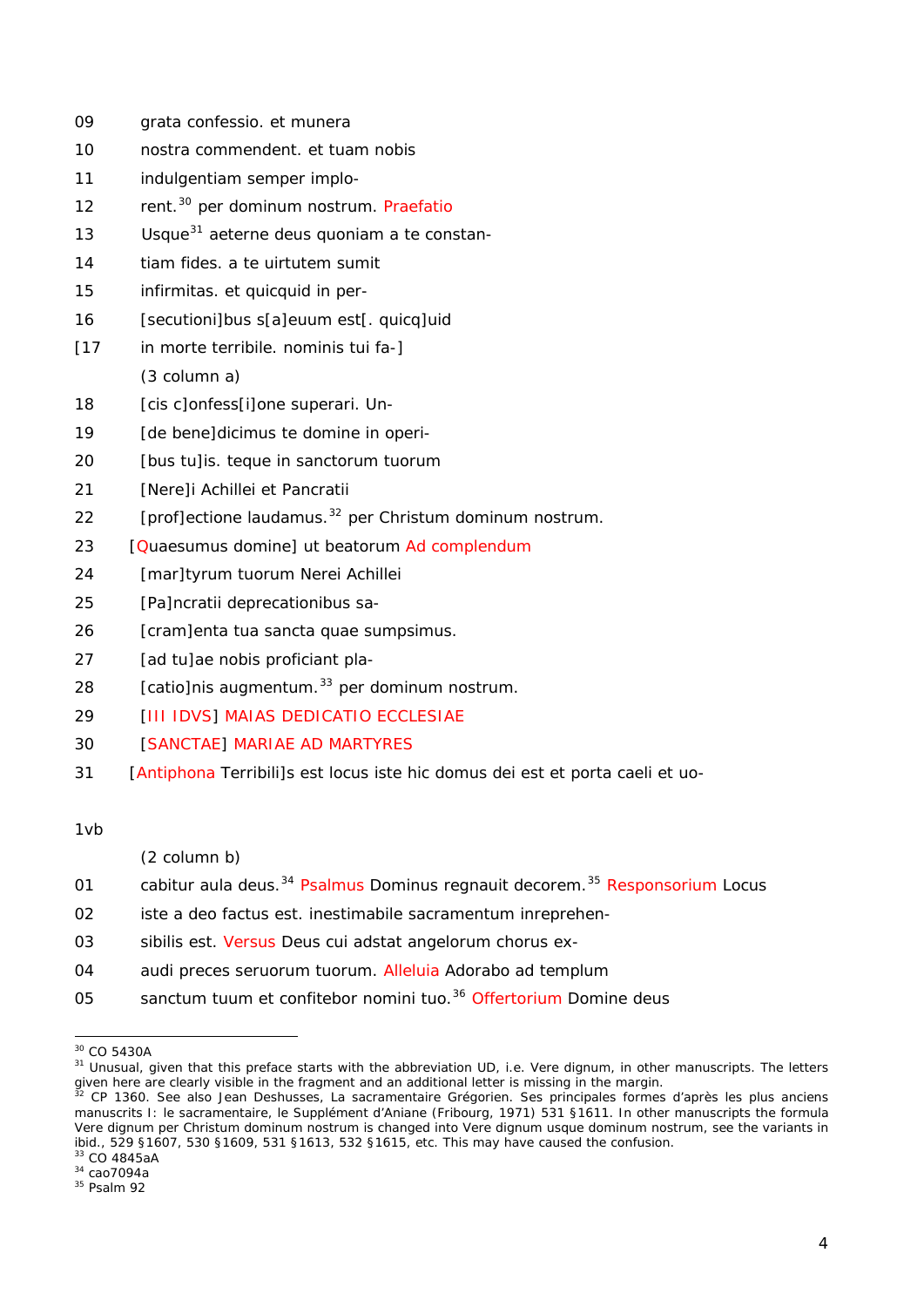- 06 in simplicitate cordis mei la*et*us obtuli uniuersa *et* po-
- 07 pulu*m* tuu*m* qui rep*er*tus est iudicu*m* ingenti gaudio d*eu*s
- 08 Israhel custodi hanc uoluntate*m*. d*omi*ne d*eu*s in simplicita-
- 09 te cordis mei.<sup>37</sup> V*ersus* Maiestas d*omi*ni aedificauit te*m*plu*m*
- 10 Uidebant om*ne*s filii Israel gloriam domini descendentem
- 11 sup*er* domu*m et* adorauerunt *et* conlaudauer*unt*
- 12 d*omi*n*u*m dicentes.[38](#page-4-0) V*ersus* Fecit Salomon sollemnitate*m*
- 13 in tempore illo fecit Salomon sollemnitatem in tempore illo<sup>39</sup>
- 14 *et* prosperatus est *et* apparuit ei d*omi*n*u*s. deus Isr*ae*l.<sup>40</sup>
- 15 Communio Domus mea domus orationis uocabitur dicit dominus.
- 16 In ea omnis qui petit accip[i]t *et* qui querit inuenit
- $[17$  et pulsanti aperietur.<sup>41</sup>]

(3 column b)

- 18 Concede quaesumus omnipotens deus ad eorum nos
- 19 gaudia a*et*erna pertingere.
- 20 de quorum nos uirtute tribuis
- 21 annua sollemnitate gaudere.<sup>42</sup> per dominum nostrum.
- 22 Super has quaesumus domine Super oblata
- 23 hostias benedictio copiosa des-
- 24 cendat. quae *et* s*an*c*t*ificationem
- 25 nobis clementer operetur. et de
- 26 martyrum nos sollemnitate
- *plendum* 27 la*et*ific*et*. 43 per d*ominum nostrum*. Ad c*om*
- 28 Supplices te rogamus omnipotens deus ut
- 29 quos tuis reficis sacramentis.
- 30 tibi *et*iam placitis morib*us* dig-
- 1 nanter deseruire concedas.44 p*er* d*ominum nostrum*. 31

cao = R.-J. Hesbert, *Corpus antiphonalium officii*. 6 vols (Rome, 1963-79).

CO = E. Moeller et al., *Corpus orationum*. 14 vols. *Corpus Christianorum. Series Latina* 160-160M (Turnhout, 1992-2004).

CP = E. Moeller, *Corpus praefationum*. 5 vols. *Corpus Christianorum. Series Latina* 161-161D (Turnhout, 1980-81).

<sup>-</sup>

<span id="page-4-0"></span>

<sup>&</sup>lt;sup>36</sup> cao6893a<br><sup>37</sup> Cf. 1Par 29, 17-18 (First Book of Chronicles).<br><sup>38</sup> Cf. 2Par 7, 2-3 (Second Book of Chronicles).<br><sup>39</sup> This repetition is not a mistake but appears in the chant; compare with the pontifical of Amiens from century, see V. Beauville et al. (eds), *Pontifical d'Amiens* (Amiens, 1883) 73.

<sup>&</sup>lt;sup>40</sup> Cf. 2Par 7, 8-12 (Second Book of Chronicles).<br><sup>41</sup> cao 8036. There is still a room for psalm, which should follow but is fully cropped in the fragment. Upon comparison with other manuscripts, the most probable item is Psalm 92: *Dominus regnavit decore*, just as given above. See R.-J. Hesbert (ed.), *Antiphonale missarum sextuplex* (Brussels, 1935) 118-19.<br><sup>42</sup> CO 728A<br><sup>43</sup> CO 5670D<br><sup>44</sup> CO 5693bC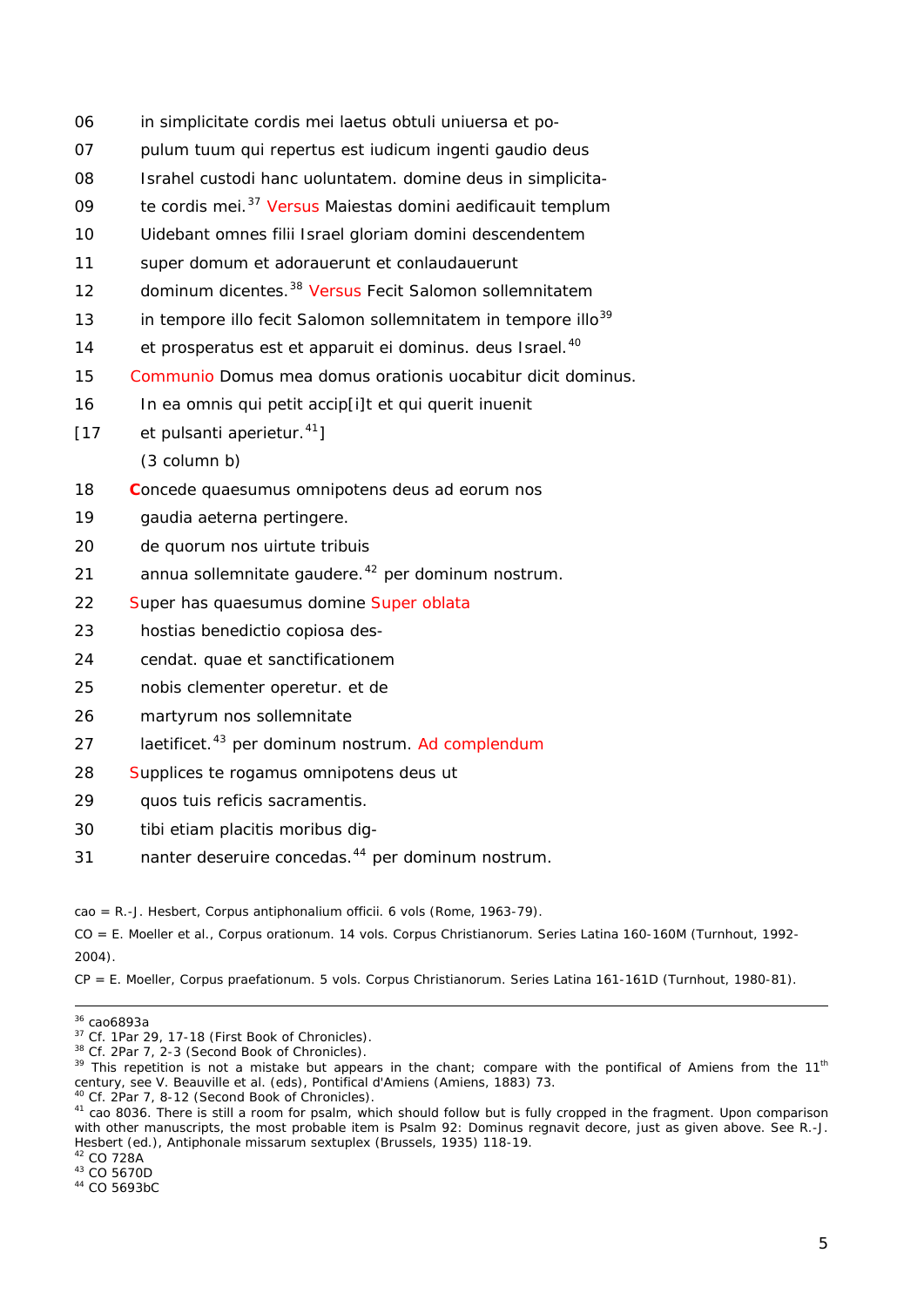## Folio 1r (reconstructed)

263763  $\frac{1}{2} \int_{\mathbb{R}^2} \mathcal{L}_\mu \left( \frac{1}{2} \right) \mathcal{L}_\mu \left( \frac{1}{2} \right) \mathcal{L}_\mu \left( \frac{1}{2} \right)$ VIID KILL NATI SCORE GO percruculignumadparadingau MANI MIQE I HIMA CHI diaradeamur pque ADC Sciendrichenediconocer foriaregmandiam att Replecialimoniacadefa&pirica 5 Somulto Conductive of Consent regni upoculorecreatigompidi. ut Of Nurabilistr Instantial And ipsoclabization abhorcomalignodefendas-quos rudineplebimize benedicanter . perlignum scaecrucis filiuturar dunpenaur minicious Afriquaniques don manificraaeprofalucemundi souir S. Coroampeacacordistance luter trumphareumifu - quitecumueputement deutsche knoonpeel odeleerena CRIDNONMALNATALI SCLIOHANTEPORTALATINA mladona co husomanomus. agfompfdf. utcquibercorum Egoach rideroluna frucuficant modemodin fpermuten martrumgordianiacque misericordiactimos exepectabanomentaria quiboni epimachifollemniacolumur. of anceconspocartionationa ISL Quidatorum corumapudremcorcemonib Informer alma floroba navcodru libanmulapli adumement pt Sulikol cabreur indomocini . V. Aducimentary

de iladim fuperoperanganunalaru rekomplinalny mogle ANNE magnulacarom Imponentuperenmane Guiconspicisquianosundiq. malanrapercurbanc prer tagrindeaniohannifaptiun mercessiogloriosanosproce zat: perdnin. SUF OBL Muneribumrirgichepciburg susceptus. etcaelestubushor mundamrfteruf sidementer exaudi pchim: Refeccionepanecaelera. adui tamcinutramuradernap

dicatamericis benign Alme. etadperpetu tribueprouenire subsid Q rompretrucquicaclefa. alumentapercepimus. cedenabul scifausgort acq. epimacho. ph traomnia aduería mur · pdnmnrm IIII ID MAINAILSCOR ACHILLLI FILANC Eccessaludin supercommenceren sporamer to durent at tworp paramorroanima for recrope notion of att ISI Ex